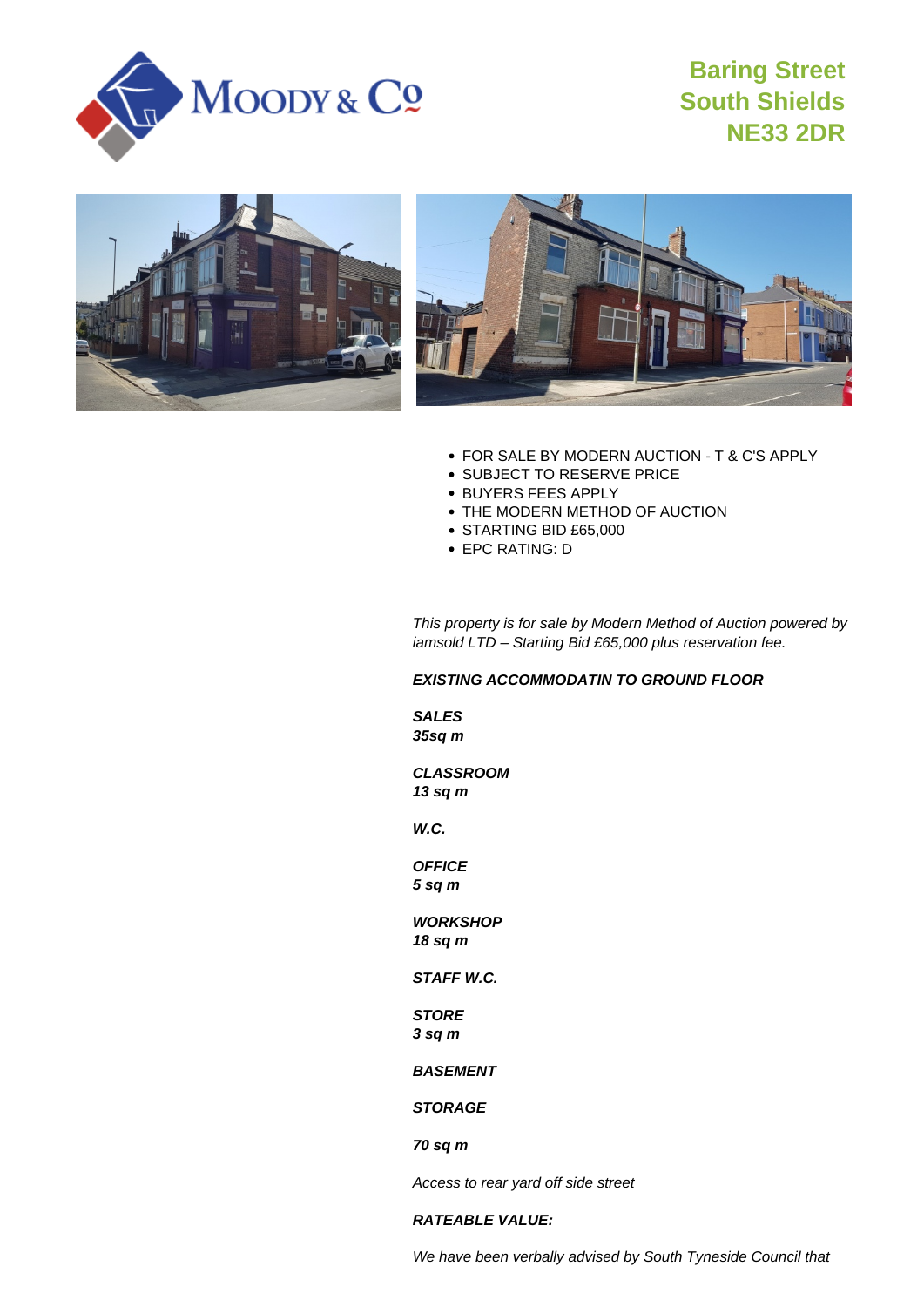the rateable value is £1,675.00 for the financial year 2022/2023. The vendor has advised they are currently exempt from business rates. The purchasers will need to confirm this.

## **RATES PAYABLE:**

To be confirmed with South Tyneside Council. Please note the whole unit is Rated for commercial purposes.

#### **TENURE:**

We are advised that the premises are held Freehold.

## **SERVICES:**

Mains, electricity, water and drainage.

# **EPC:**

To be determined.

## **SALE:**

For Sale by Auction @ I Am Sold

## **VIEWING:**

 Strictly by appointment via our South Shields office. Tel (0191) 4270335.

# **AUCTIONEER COMMENTS**

This property is for sale by the Modern Method of Auction. Should you view, offer or bid on the property information will be shared with the Auctioneer, I Am Sold.

This method of auction requires both parties to complete the transaction within 56 days of the draft contract for sale being received by the buyers solicitor. This additional time allows buyers to proceed with mortgage finance (subject to lending criteria, affordability and survey).

The buyer is required to sign a reservation agreement and make payment of a non refundable Reservation Fee, This being 4.2% of the purchase price including VAT, subject to a minimum of £6,000.00 including VAT. The Reservation Fee is paid in addition to purchase price and will be considered as part of the chargeable consideration for the property in the calculation for stamp duty liability.

Buyers will be required to go through an identification verification process with iam sold and provide proof of how the purchase would be funded.

This property has a Buyer Information Pack which is a collection of documents in relation to the property. The documents may not tell you everything you need to know about the property, so you are required to complete your own due diligence before bidding. A sample copy of the Reservation Agreement and terms and conditions are also contained within this pack.

The buyer will also make payment of £300.00 including VAT towards the preparation cost of the pack, where it has been provided by iamsold.

The property is subject to an undisclosed Reserve Price with both the Reserve Price and Starting Bid being subject to change.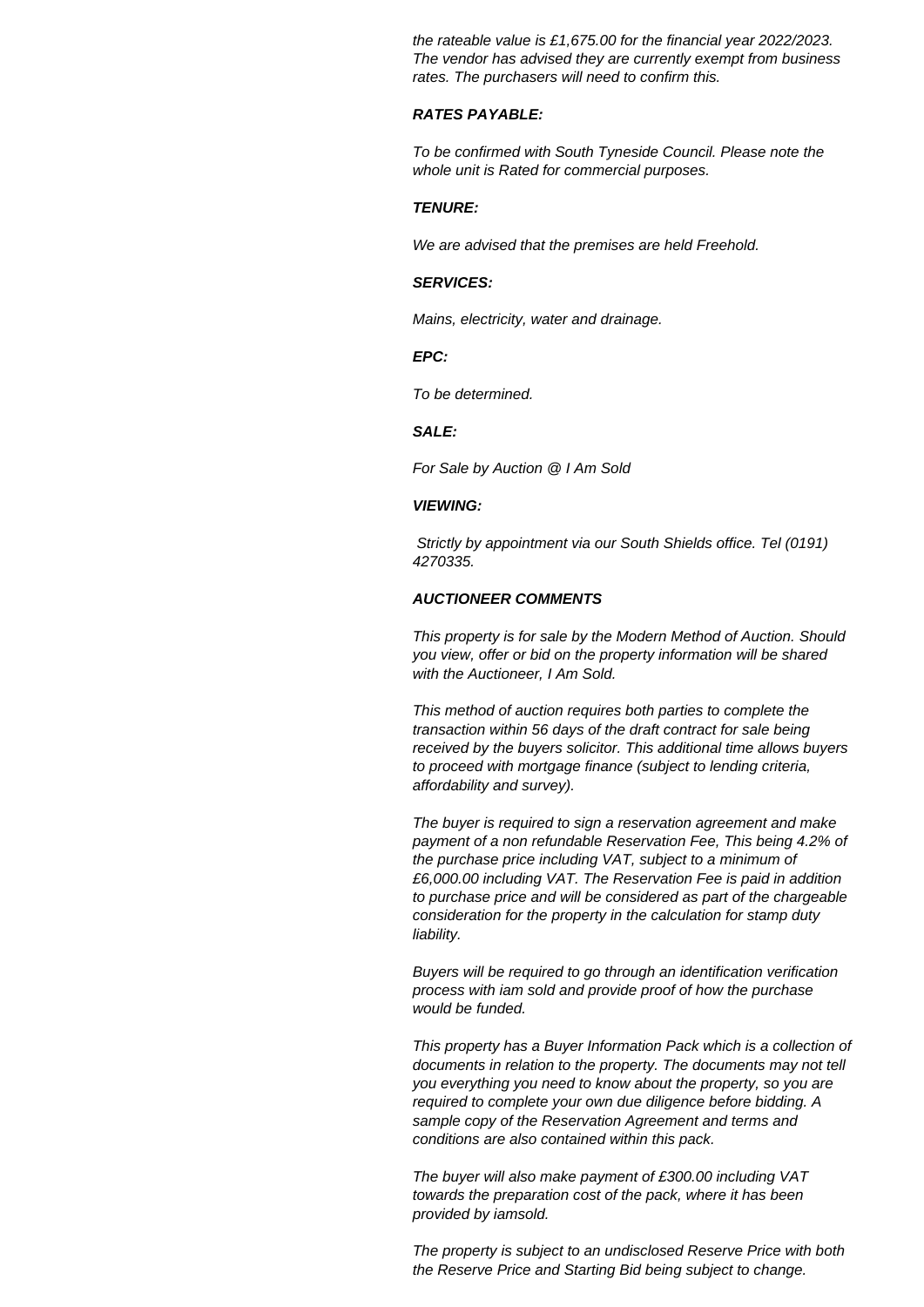#### Referral Arrangements

The Partner Agent and Auctioneer may recommend the services of third parties to you. Whilst these are recommended as it is believed they will be of benefit you are under no obligation to use any of these services and you should always consider your options before services are accepted.

Where services are accepted the Auctioneer or Partner Agent may receive payment for the recommendation and you will be informed of any referral arrangement and payment prior to any services being taken by you.

This property is for sale by Modern Method of Auction powered by iamsold LTD – Starting Bid £65,000 plus reservation fee.

# **EXISTING ACCOMMODATIN TO GROUND FLOOR**

**SALES 35sq m**

**CLASSROOM 13 sq m**

**W.C.**

**OFFICE 5 sq m**

**WORKSHOP 18 sq m**

**STAFF W.C.**

**STORE 3 sq m**

**BASEMENT**

**STORAGE**

**70 sq m**

Access to rear yard off side street

# **RATEABLE VALUE:**

We have been verbally advised by South Tyneside Council that the rateable value is £1,675.00 for the financial year 2022/2023. The vendor has advised they are currently exempt from business rates. The purchasers will need to confirm this.

# **RATES PAYABLE:**

To be confirmed with South Tyneside Council. Please note the whole unit is Rated for commercial purposes.

## **TENURE:**

We are advised that the premises are held Freehold.

## **SERVICES:**

Mains, electricity, water and drainage.

**EPC:**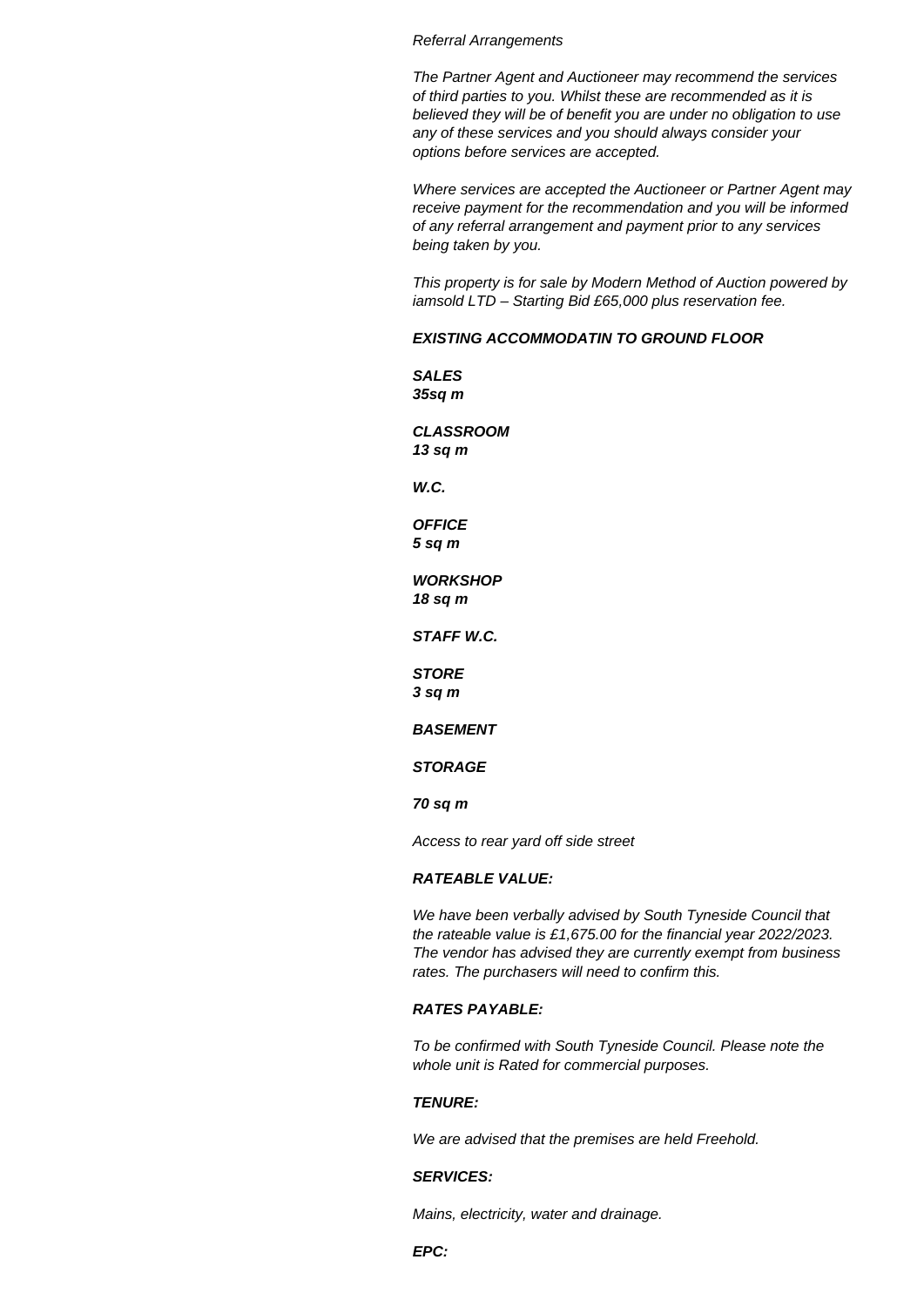To be determined.

# **SALE:**

For Sale by Auction @ I Am Sold

#### **VIEWING:**

 Strictly by appointment via our South Shields office. Tel (0191) 4270335.

## **AUCTIONEER COMMENTS**

This property is for sale by the Modern Method of Auction. Should you view, offer or bid on the property information will be shared with the Auctioneer, I Am Sold.

This method of auction requires both parties to complete the transaction within 56 days of the draft contract for sale being received by the buyers solicitor. This additional time allows buyers to proceed with mortgage finance (subject to lending criteria, affordability and survey).

The buyer is required to sign a reservation agreement and make payment of a non refundable Reservation Fee, This being 4.2% of the purchase price including VAT, subject to a minimum of £6,000.00 including VAT. The Reservation Fee is paid in addition to purchase price and will be considered as part of the chargeable consideration for the property in the calculation for stamp duty liability.

Buyers will be required to go through an identification verification process with iam sold and provide proof of how the purchase would be funded.

This property has a Buyer Information Pack which is a collection of documents in relation to the property. The documents may not tell you everything you need to know about the property, so you are required to complete your own due diligence before bidding. A sample copy of the Reservation Agreement and terms and conditions are also contained within this pack.

The buyer will also make payment of £300.00 including VAT towards the preparation cost of the pack, where it has been provided by iamsold.

The property is subject to an undisclosed Reserve Price with both the Reserve Price and Starting Bid being subject to change.

#### Referral Arrangements

The Partner Agent and Auctioneer may recommend the services of third parties to you. Whilst these are recommended as it is believed they will be of benefit you are under no obligation to use any of these services and you should always consider your options before services are accepted.

Where services are accepted the Auctioneer or Partner Agent may receive payment for the recommendation and you will be informed of any referral arrangement and payment prior to any services being taken by you.